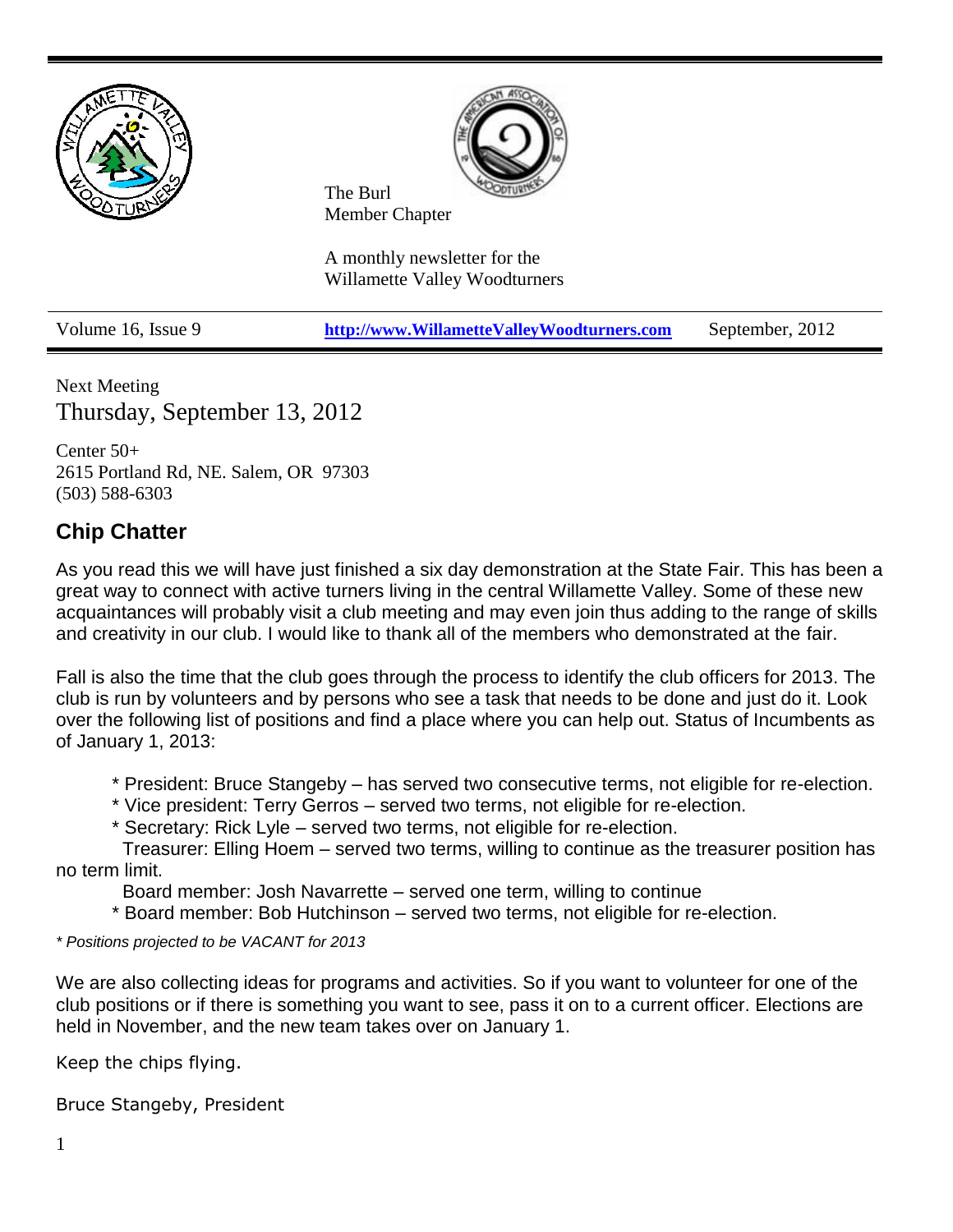# Club Business **Current & Upcoming Events**







**September Demo:** William Moore: Metal Spinning

Originally from Virginia, Bill moved to Oregon in 1972 and taught at Pacific Northwest College of Art. He began turning as a teenager, taught by his mother, who was a hobbyist turner. In 1988, Bill began to investigate the combination of spun metal with turned wood. "The primary interest for me in the vessels I make is the exploration of sculptural ideas about form, line, color, texture, balance and gesture. My vessels are created from forms turned of wood and spun of metal, both on a lathe. While my vessels are non-functional, I am investigating how function plays a role in the form a vessel may have."



### **October Demo**: Stuart Batty, Colorado

Stuart Batty is a third generation wood turner. At the age of sixteen, Stuart was a fulltime production wood turner and teacher in his father's woodturning studio. At nineteen, he started working for Craft Supplies Ltd. in England, which at the time was the world's largest supplier to wood turners. During the six years he worked for Craft Supplies, Stuart was the in-house woodturning teacher and demonstrator. He also set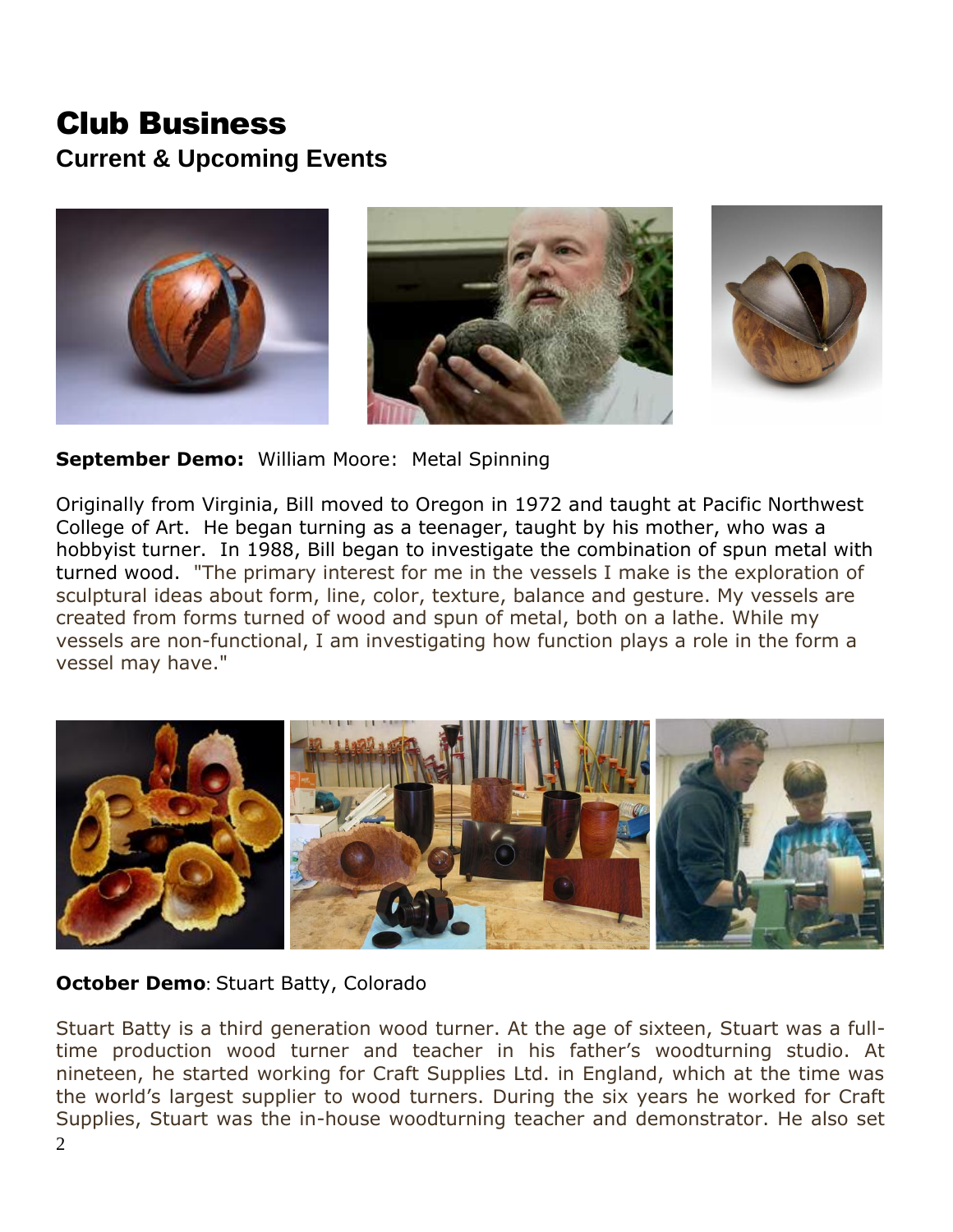up Craft Supplies first sawmill and was in charge of their import business that sold over 300 different exotic woods around the world. Stuart also developed and tested woodturning tools for Robert Sorby, which was a Craft Supplies Ltd. sister company. Over the past twenty-seven years, Stuart has taught over 3,000 amateur and professional wood turners. He has demonstrated and taught in 12 countries and for over 180 different American Association of Woodturning Chapters across the USA. Stuart's style of work is greatly influenced by his background as a spindle turner with precise cuts and sharp detail. He uses very simple tools and tool shapes to create his pieces. His work is "pure" lathe work, with no carving or surface texturing. Stuart's artwork has been sold through prestigious galleries across Europe and the USA. He also has artwork displayed in the permanent White House collection.

There is a change of venue for the Stuart Batty all day demo and workshop. They will be held at Nick Stagg's workshop in Independence.

# Membership Rewards (sorry, available to club members only)

#### *Library*

A friendly reminder to members with books and /or videos checked out from the library. Please return them at this next meeting.

#### *Wood Gathering*

Sign-up sheets will be available to indicate your availability to help with wood gathering. Anyone who learns of a tree or log that is available to the club should notify Jerry Lelack (503 510-1577) or Bob Hutchinson (503 508-3279). The intent is to gather wood, process it to usable pieces, store it at the home of Terry Gerros', and then make it available to members. Terry can be reached at 503 580-5013.

*From Terry Gerros*:

-----------------------------------------------------

I am also a distributor for Stick Fast CA glue, Sharpfast Sharpening systems, and the Holdfast vacuum chucking system. If you have an interest in these products, give me a call or send me an email for details. **From Cascade Woodturners:**

#### **NEW STABILIZATION SERVICE**

Malcolm Koch, a newer member from McMinnville, is an avid turner of anything small which might require use of an eccentric chuck or make lotsa noise when finished. He custom turns duck calls made from Cocobolo and color-stabilized hard, figured maple and basswood. Malcolm is making available to any member the stabilization process he uses in making the duck calls. The process uses a strong vacuum followed by a heat cure. The results you might find pleasing with some examples on display at the next meeting. Coloring is available. The basic service is \$25.00 per load plus \$3.00 per ounce of clear resin used or \$6.00 per ounce of colored resin used. Items must be small enough to fit a space 8x8x6 inches. Contact Malcolm at koch123@peak.org or 541-272-2511.

*Note*: I have cruised the trees given to me by my cousin. We've decided to fall three or four of the 12-14 inches diameter walnut trees. I think we could make these into good bowl blanks. If anyone has a notion of that they'd like to have for a cut, please call me. There are two English Walnut and two Black Walnut trees.

Thanks, Malcolm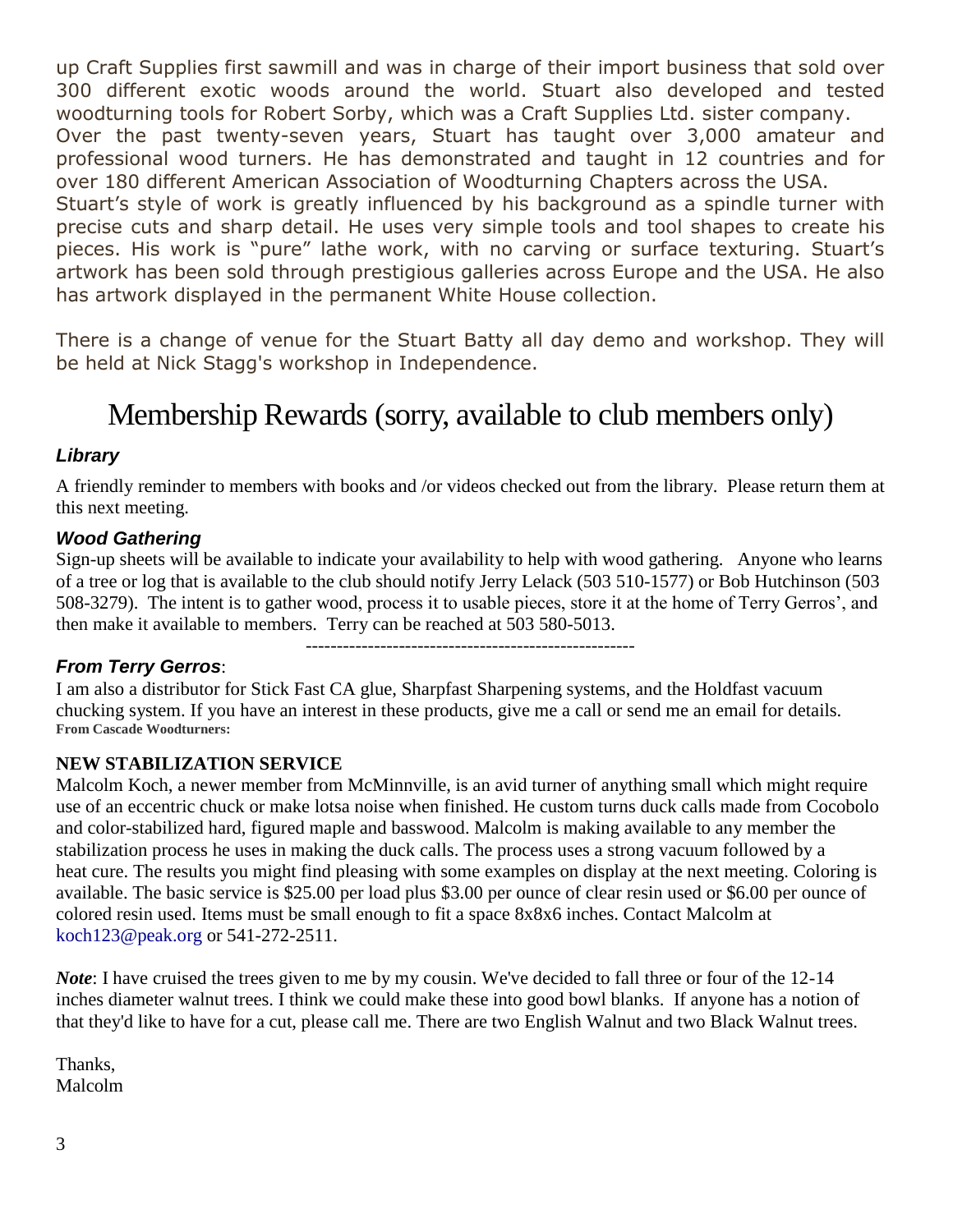### *Supplies*

The club purchases a few supplies in bulk and sells it to members at club cost. We routinely have superglue (\$5), black or brown superglue (\$10) accelerator (\$6) and Anchor Seal (\$10/gal). Recently the club purchased a small supply of half round protractors (\$6) used to measure the angle ground on a tool, and depth gauge (\$5). Bob Quadros will have the resale items still available at the meeting. Please bring the correct change for the items you want.

#### **Club Member Discounts**

- From Terry Gerros: Club orders will be going out on **September 17th .** If our order equals or exceeds \$1,000, Craft Supply gives us a 13% discount plus free shipping. If you order from the sales items, you will receive the club discount in addition to the sale discount, making many items available at very attractive prices.
- Club members are registered with Klingspor's Woodworking Shop at [www.woodworkingshop.com](http://www.woodworkingshop.com/) or 800-228-0000, they have your name and will give you a 10% discount.
- Hartville Tool will give club members a 20% discount for the next year and a 15% discount after that: [www.hartvilletool.com](http://www.hartvilletool.com/) or 800-345-2396
- If you show your club card at checkout time to the cashier at Woodcraft in Tigard they will give you a 10% discount (may not apply to some machinery).
- Exotic Wood is offering a discount of 15% off any orders placed at: [www.exoticwoodsusa.com](http://www.exoticwoodsusa.com/). (This includes sale items and free shipping on orders over \$300). Use promo code ewusaAAW
- Gilmer Wood now offers our club a 10% discount on purchases made there. If you haven't been to Gilmers, it is well worth the trip to Portland, if only to make your mouth water and make you cry if you leave empty handed.
- North Wood Figured Wood can be viewed at North Woods Figured Wood. Here's our website [www.nwfiguredwoods.com](http://www.nwfiguredwoods.com/) . Please take a look! We're happy to offer you our courtesy 15% discount. Anyone from our club can simply type in "WOODTURNERS" at check out to receive the sale price. No minimum purchase. We've got beautiful Big Leaf Maple, Black Locust, Madronne, White Oak, Ash, Elm and Yew.....turning blanks, slabs, burls and lumber.

#### **August 9, 2012, minutes of the monthly meeting of the WVWA**

The monthly meeting of the WVW club was called to order at 6:30 PM by President Bruce Stangeby. The Pledge of Allegiance was said by all members and visitors present.

Pres. Stangeby then recognized the following first time visitors:

Alec Strutter Milt Engleke Ralph and Eileen Walker Jason Westmoreland Josh Kinsey Ralph Brennan Doug Parmenter

Pres. Stangeby then announced that our demonstrator for the evening, Jimmy Clewes, was going to be late because his plane was late. Pres. Stangeby recognized all those participating in the yearly Steam Up, including Myron Yancy, who was this year's coordinator.

Pres. Stangeby then recognized member Bob Hutchinson who is this year's coordinator for the State Fair. Bob said that this year instead of using parking passes all those participating would be given tickets to get in the Fair. Bob said that he has not yet received the tickets for our participants. Bob suggested parking in the Maple